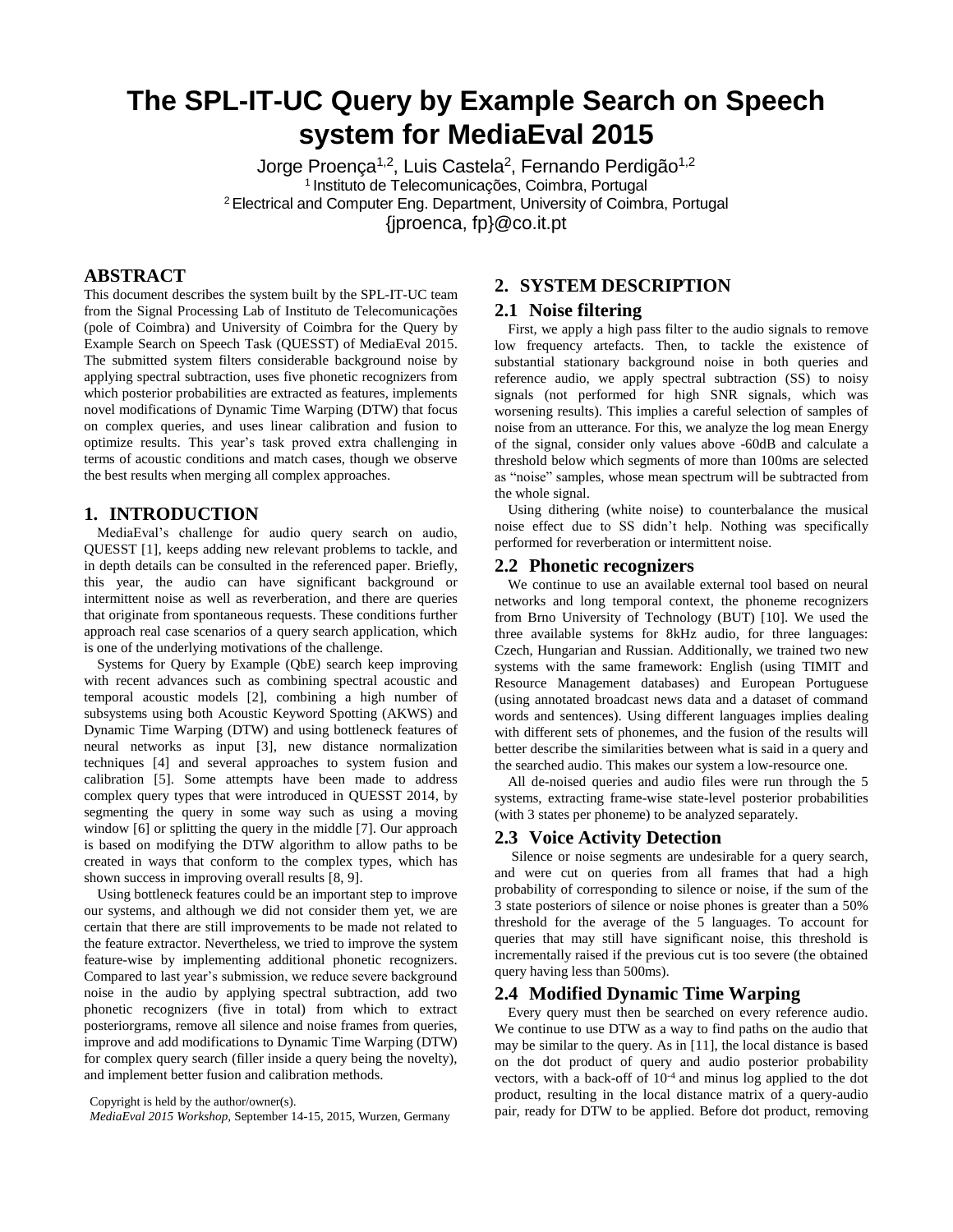the posterior probabilities of silence and noise altogether, and normalizing the probabilities of speech phones to 1 did not help.

In addition to separate searches on distance matrices from posteriorgrams of 5 languages, we add a  $6<sup>th</sup>$  "language"/subsystem (called ML for multi-language) whose distance matrix is the average of the 5 matrices.

We employ several modifications to the DTW algorithm to allow intricate paths to be constructed that can correspond logically to the complex match scenarios of query and audio. The basic approach (named A1) outputs the best path (minimal normalized distance) by using the complete query and allows 3 movements in the distance matrix with equal weight: horizontal, vertical and diagonal. As in previous work [8, 9], 4 modifications are made that do not require repeating DTW with segmentations of the query:

(A2) Considering cuts at the end of query for lexical variations;

(A3) Considering cuts at the beginning of the query;

(A4) Allowing one 'jump' for extra content in the audio;

(A5) Allowing word-reordering, where an initial part of the query may be found ahead of the last.

Additionally, we designed an extra approach to address the case of type 3 queries where small fillers or hesitations in the query may exist:

(A6) Allowing one 'jump' along the query, of maximum 33% of query duration.

Each distance is normalized per the number of movements (mean distance of the path).

# **2.5 Fusion and Calibration**

At this stage, we have distance values for each audio-query pair for 6 languages and 6 DTW strategies (36 vectors). First, modifications are performed on the distribution per query per strategy. While deciding on a maximum distance value to give to unsearched cases (such as an audio being too short for a long query), we found that drastically truncating large distances (lowering to the same value) improved results. Surprisingly, changing all upper distance values (larger than the mean) to the mean of the distribution was the overall best. We reason that since there are a lot of ground truth matches with very high distances (false negatives), lowering these values improves the Cnxe metric more than lowering the value of true negatives worsens it. The next step is to normalize per query by subtracting the new mean and dividing by the new standard deviation. Distances are transformed to figures-of-merit by taking the symmetrical value.

To fuse results of different strategies and languages we have two separate approaches/systems, both using weighted linear fusion and transformation trained with the Bosaris toolkit [12], calibrating for the Cnxe metric by taking into account the prior defined by the task:

- Fusion of all approaches and all languages (36 vectors).

- Fusion of the Harmonic mean (Hmean) of the 6 strategies for a given language (6 vectors, one per language). This is done to possibly counter overfitting to the training data from weighing 36 vectors, and only languages are weighed.

From a fusion, final result vectors with only one value per audio-query pair are obtained for development and test data.

Additionally, we provide side-info based on query and audio, added as extra vectors for all fusions. The 7 extra side-info vectors are: mean of distances per query before truncation and normalization from the best approach and language (the highest weighted from fusion of all); query size in frames and log of query size; 4 vectors of SNR values (original SNR of query and of audio, post spectral subtraction SNR of query and of audio).

## **2.6 Processing Speed**

The hardware that processed our systems was the CRAY CX1 Cluster, running windows server 2008 HPC, and using 16 of 56 cores (7 nodes with double Intel Xeon 5520 2.27GHz quad-core and 24GB RAM per node).

Approximately, the Indexing Speed Factor was 2.14, Searching Speed Factor was 0.0034 per sec, and Peak Memory was 120MB.

#### **3. SUBMISSIONS AND RESULTS**

We submitted 4 systems for evaluation: fusion of all approaches and languages with and without side-info; fusion of harmonic mean with and without side-info. Table 1 summarizes the results of the Cnxe metric for the 4 systems.

**Table 1. Results of Cnxe (and MinCnxe) for development and evaluation datasets.** 

| <b>Fusion Systems</b> | Dev: Cnxe, MinCnxe | Eval: Cnxe, MinCnxe |
|-----------------------|--------------------|---------------------|
| $All + side$ -info    | 0.7782, 0.7716     | 0.7866, 0.7809      |
| $Hmean + side$ -info  | 0.7862, 0.7800     | 0.7842, 0.7786      |
| All, no side          | 0.7873, 0.7816     | 0.7930, 0.7875      |
| Hmean, no side        | 0.7957, 0.7893     | 0.7914, 0.7865      |

It can be seen that the best result for the development set was our primary system that fused all languages and approaches plus some side-info. As suspected, the weighted combination applied to the Eval set may be too over fitted to the Dev set, as the best result on Eval was using the Hmean of approaches. The considered side-info always helped.

Analyzing the best result on Eval per query type (All-0.7842, T1-0.7107, T2-0.8147, T3-0.8115), the exact matches of type 1 are the easiest to detect compared to other types.

Using only each individual DTW approach and fusing, the results on the Dev set are: A1: 0.8041, A2: 0.7978, A3: 0.8335, A4: 0.8137, A5: 0.8184, A6: 0.8460. The overall best performing strategy is allowing cuts at the end of the query (A2), which may help in all cases due to co-articulation or intonation. The new strategy of allowing a jump in query (A6) performs badly and should be reviewed. Actually, a filler in a query may be an extension of an existing phone, which leads to a straight path and not a jump.

Below, we also report the improvements of some steps of our system on the Dev set (although the comparison may not be to the final approach). Using Spectral Subtraction resulted in 0.8130 Cnxe from 0.8368. Fusing 5 languages - 0.7971 Cnxe, using only the mean distance matrix ML - 0.8136, using 5 langs and ML - 0.7873. Using per query truncation to the mean – 0. 7873 Cnxe, without truncation – 0.7939.

# **4. CONCLUSIONS**

Several steps were explored to improve the results of existing methods, and the main contributions came from: a careful Spectral Subtraction to diminish background noise which greatly influences the output of phonetic recognizers; using the average distance matrix of all languages as a  $6<sup>th</sup>$  sub-system for fusion; including side-info of query and audio; and per-query truncation of large distances.

Including a DTW strategy that considers gaps in query did not prove very successful. This may be due to its target cases being too few in the dataset, and even some fillers in query being extensions and not unrelated hesitations.